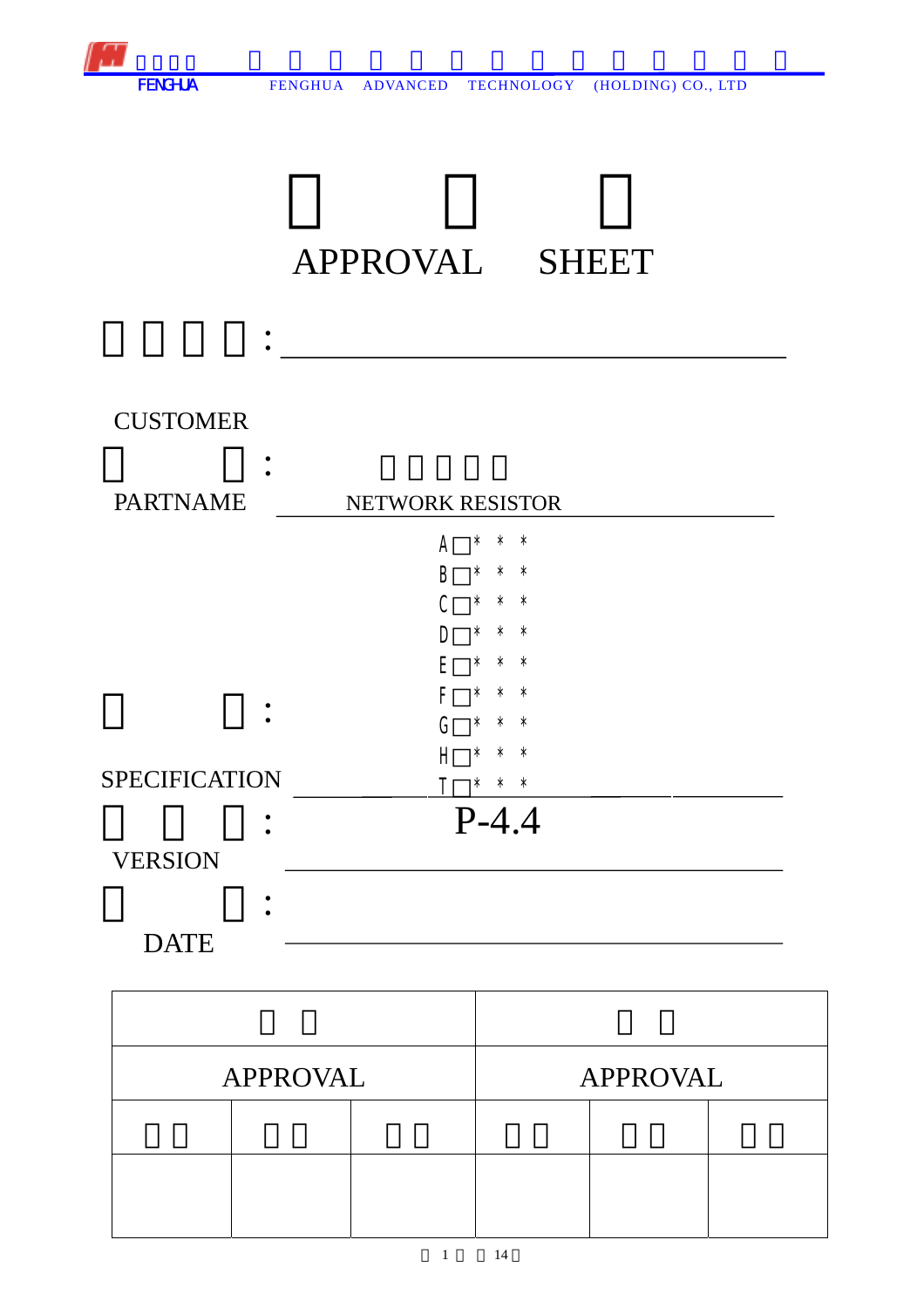|            |                                                                    | <b>REVISION RECORD</b> |                |              |
|------------|--------------------------------------------------------------------|------------------------|----------------|--------------|
| <b>VER</b> |                                                                    | MINUTE OF CHANGES      | <b>CHECKER</b> | RELEASE DATE |
| $P-4.3$    | 3.0<br>1)<br>5.0<br>2)<br>6.3<br>3)<br>9.0<br>4)<br>$10.0\,$<br>5) | SGS                    |                | 2006-02-23   |
| $P-4.4$    | $10.0\,$<br>1)                                                     | SGS                    |                | 2006-08-16   |
|            |                                                                    |                        |                |              |
|            |                                                                    |                        |                |              |
|            |                                                                    |                        |                |              |
|            |                                                                    |                        |                |              |
|            |                                                                    |                        |                |              |
|            |                                                                    |                        |                |              |
|            |                                                                    |                        |                |              |
|            |                                                                    |                        |                |              |
|            |                                                                    |                        |                |              |
|            |                                                                    |                        |                |              |
|            |                                                                    |                        |                |              |
|            |                                                                    |                        |                |              |
|            |                                                                    |                        |                |              |
|            |                                                                    |                        |                |              |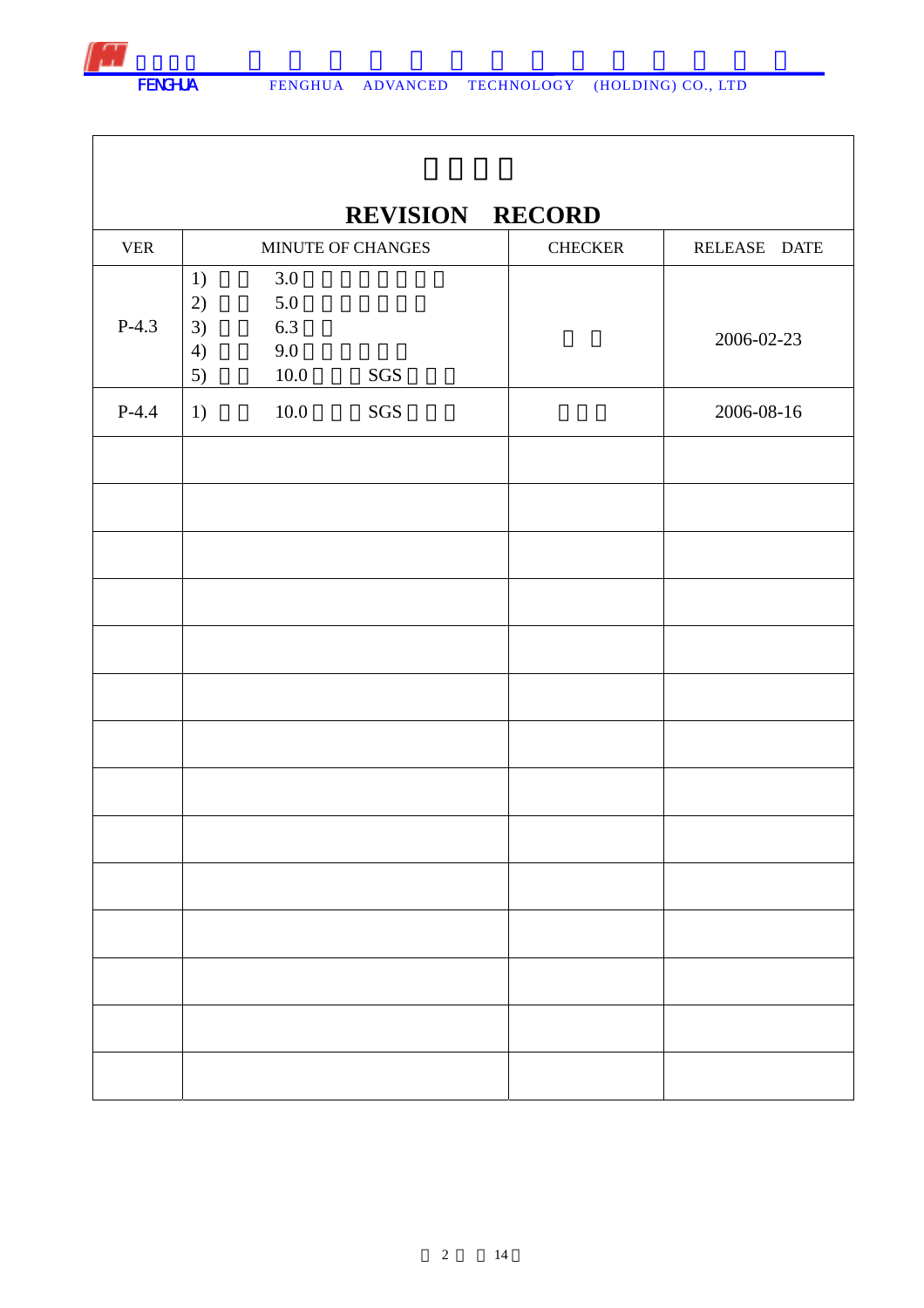

| N <sub>0</sub> | <b>CONTENTS</b><br>OF<br><b>TABLE</b>     |  |  |  |  |
|----------------|-------------------------------------------|--|--|--|--|
| 1.0            | Summary                                   |  |  |  |  |
| 2.0            | <b>Structure And Dimensions</b>           |  |  |  |  |
| 3.0            | <b>Explanation to the Part Number</b>     |  |  |  |  |
| 4.0            | Performance Specification                 |  |  |  |  |
| 5.0            | <b>Reliability Data</b>                   |  |  |  |  |
| 6.0            | Package                                   |  |  |  |  |
| $7.0\,$        | <b>Storage Methods</b>                    |  |  |  |  |
| 8.0            | Precautions For Use                       |  |  |  |  |
| 9.0            | <b>Environmental Protection Statement</b> |  |  |  |  |
| 10.0           | SGS<br>Attachment (SGS Report)            |  |  |  |  |
|                |                                           |  |  |  |  |
|                |                                           |  |  |  |  |
|                |                                           |  |  |  |  |
|                |                                           |  |  |  |  |
|                |                                           |  |  |  |  |
|                |                                           |  |  |  |  |
|                |                                           |  |  |  |  |
|                |                                           |  |  |  |  |
|                |                                           |  |  |  |  |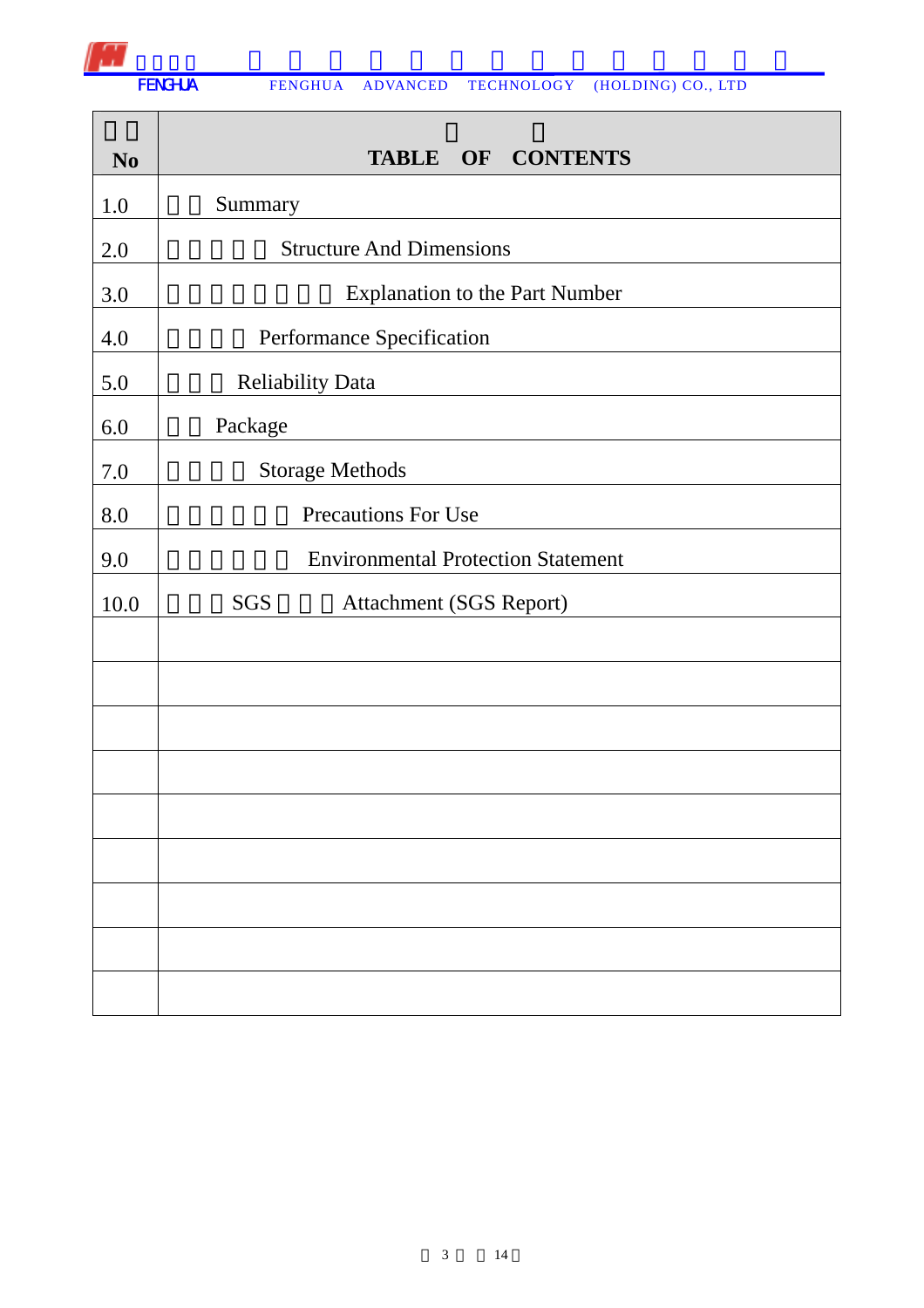| <b>Network Resistor</b>                                                         | version of: $P-4.4$                               |
|---------------------------------------------------------------------------------|---------------------------------------------------|
| SIP series<br>$4 \sim 14P$                                                      | DH06-08-16                                        |
| 1.0<br>Summary                                                                  |                                                   |
| $4 - 14P$                                                                       |                                                   |
| the pin numeral of network resistor are 4 to 14, and the features are as below: |                                                   |
| $\star$<br>miniature                                                            | and density assembly.                             |
| $\star$                                                                         | stable electrical capability high reliability     |
| $\star$                                                                         | combinations of different ohm value are available |
|                                                                                 |                                                   |

The application for the chip resistor are wildly in computer, communication, industry automatization, aviation, military, digital TV, digital acoustics and consume electronics, etc.

## 2.0 **Structure And Dimensions**

2.1 Structure



the first pin begin from the white dot.

| Ceramic Substrate             | AI 203    |
|-------------------------------|-----------|
| Inner Electrode               | Ag/Pd     |
| Resistive Element             | Ruthenium |
| 1 <sup>st</sup> Glass Coating | GI ass    |
| Protective<br>Coating         | Resin     |
| Lead Pin                      | Sn        |

Τ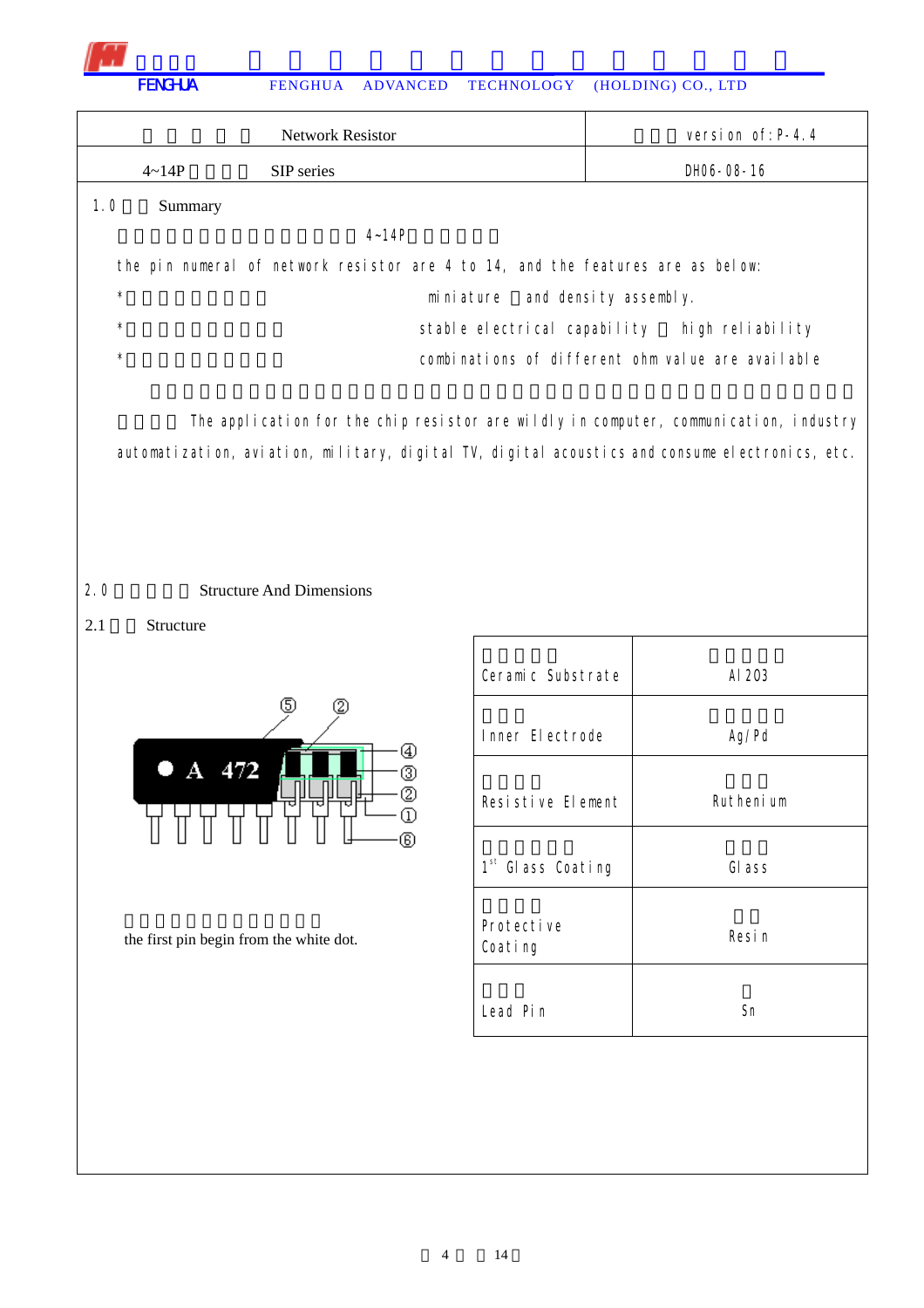

|                                            | <b>Network Resistor</b>                                                |         |                                                               |                                  | version of: P-4.4 |
|--------------------------------------------|------------------------------------------------------------------------|---------|---------------------------------------------------------------|----------------------------------|-------------------|
| $4 - 14P$                                  | SIP series                                                             |         |                                                               | DH06-08-16                       |                   |
| Dimensions<br>2.2<br>a<br>A 472J<br>b<br>묜 |                                                                        |         |                                                               |                                  |                   |
| code                                       | normal spec                                                            |         | special spec                                                  |                                  |                   |
| a                                          | $2.54 \times (n-1)+2.54$ max                                           |         | $1.778 \times (n-1)+3$ . 2max                                 |                                  |                   |
|                                            | B<br>$\mathsf{C}$<br>F G H<br>D<br>E<br>$\mathsf{A}$<br>Circuit Symbol | 5.08max | $\mathsf B$<br>$\mathsf{C}$<br>$\mathsf{A}$<br>Circuit Symbol | E F G H<br>D                     | 5.08max           |
| $\mathsf b$                                | $\top$<br>Circuit Symbol T                                             | 8.50max |                                                               | $\mathsf{T}$<br>Circuit Symbol T | 8.50max           |
| $\mathtt{C}$                               | 3.00max                                                                |         | 3.00max                                                       |                                  |                   |
| ${\sf d}$                                  | $0.50 \pm 0.1$                                                         |         | $0.50 \pm 0.1$                                                |                                  |                   |
| ${\bf e}$                                  | $3.50 \pm 0.5$                                                         |         | $3.50 \pm 0.5$                                                |                                  |                   |
| $\mathbf f$                                | $0.25 \pm 0.1$                                                         |         | $0.30 \pm 0.1$                                                |                                  |                   |
| $\boldsymbol{g}$                           | $2.54 \times (n-1) \pm 0.3$                                            |         | $1.778 \times (n-1) \pm 0.3$                                  |                                  |                   |
| p                                          | $2.54 \pm 0.1$                                                         |         | $1.778 \pm 0.1$                                               |                                  |                   |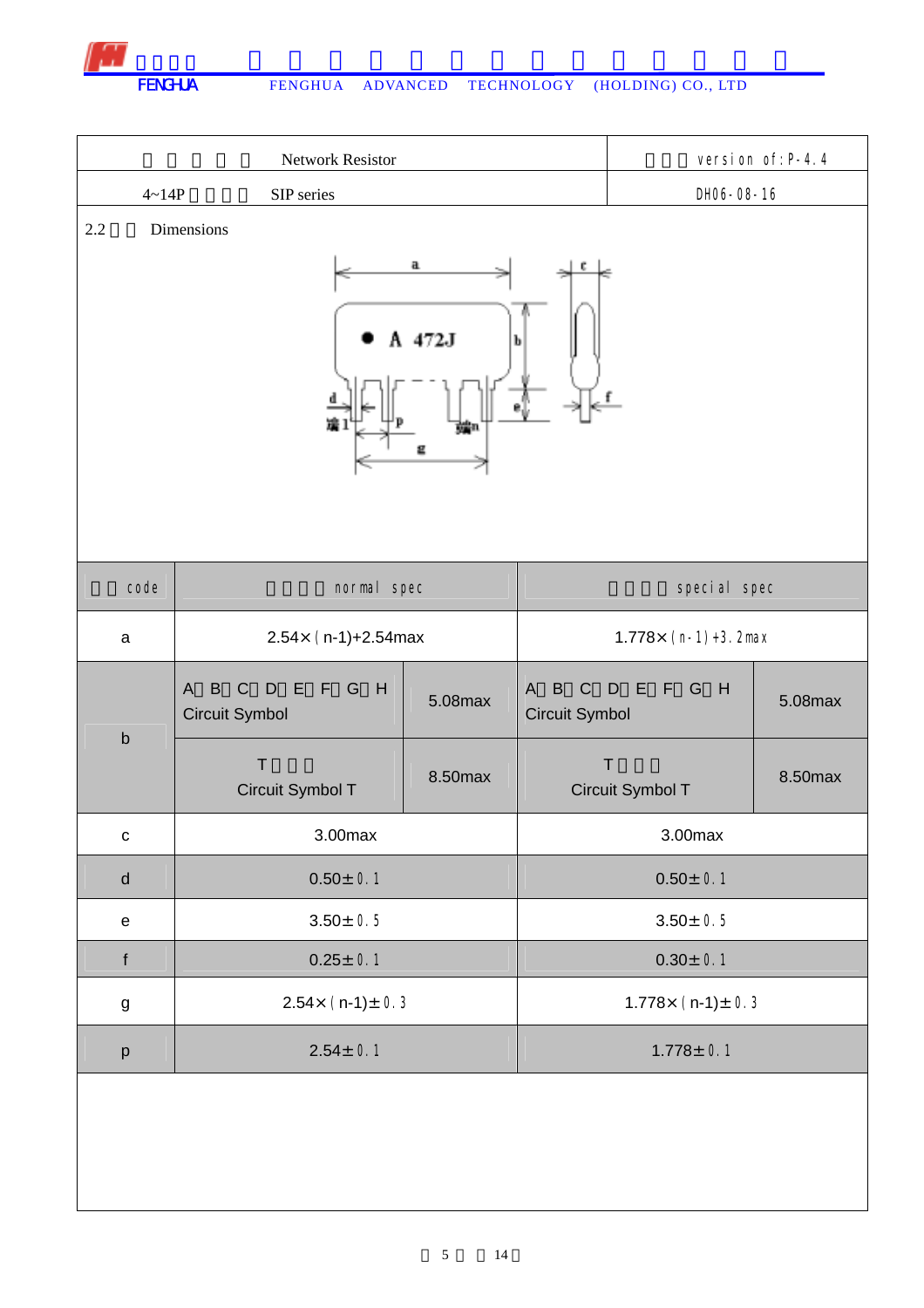

FENGHUA FENGHUA ADVANCED TECHNOLOGY (HOLDING) CO., LTD

|                                                                                                                                                                                      | <b>Network Resistor</b>                                                                                                               | version of: P-4.4 |              |                                                                                                                            |  |  |
|--------------------------------------------------------------------------------------------------------------------------------------------------------------------------------------|---------------------------------------------------------------------------------------------------------------------------------------|-------------------|--------------|----------------------------------------------------------------------------------------------------------------------------|--|--|
|                                                                                                                                                                                      | $4 - 14P$<br>SIP series                                                                                                               |                   |              | DH06-08-16                                                                                                                 |  |  |
| 2.3                                                                                                                                                                                  | equivalent circuit                                                                                                                    |                   |              |                                                                                                                            |  |  |
| symbol                                                                                                                                                                               | equivalent circuit                                                                                                                    | symbol            |              | equivalent circuit                                                                                                         |  |  |
| A                                                                                                                                                                                    | - Rn<br>R1<br>R <sub>2</sub><br>Ò<br>$\frac{0}{2}$<br>$\mathbf{1}$<br>3<br>$n+1$<br>$R1=R2=$ $\cdots$ = $\overline{R}n$               | B                 | о<br>1       | Rn<br>R <sub>2</sub><br>R1<br>Ó<br>o<br>2n<br>2<br>3<br>$R1=R2=$ $\cdots$ = $\overline{R}n$                                |  |  |
| $\mathsf C$                                                                                                                                                                          | <b>Rn</b><br>R <sub>2</sub><br>R1<br>$\frac{0}{2}$<br>ο<br>n<br>$n+1$<br>R1=R2= …… =Rn                                                | D                 | R1<br>о<br>1 | $Rn-1$<br>R2<br>Rn<br>$\frac{0}{2}$<br>2<br>n<br>$n+1$<br>$R1=R2=$ = Rn                                                    |  |  |
| $\mathsf E$                                                                                                                                                                          | R1<br>R1<br>R1<br>∏R2<br>∏R2<br>$\prod R2$<br>o<br>$\frac{0}{2}$<br>o<br>ο<br>$n-1$ $n$<br>3<br>4<br>5<br>$\mathbf{1}$<br>R1=R2或R1≠R2 | F                 | о<br>1       | R1<br>R1<br>R1<br>R2<br>R2<br>R2U<br>$\frac{0}{2}$<br>ბ<br>3<br>٥<br>$n-1$ $n$<br>R1=R2或R1≠R2                              |  |  |
| G                                                                                                                                                                                    | Rn<br>R1<br>R2<br>$\mathfrak{a}_{n+2}^0$<br>ο<br>о<br>$n+1$<br>2<br>3<br>R1=R2= …… =Rn                                                | $\sf H$           | о<br>1       | R1<br>↑ R1<br>∐ R1<br>H<br>R2[<br>R2L<br>R2L<br>$\frac{0}{3}$<br>$\frac{0}{2}$<br>о<br>n<br>$n+1$<br>4<br>5<br>R1=R2或R1≠R2 |  |  |
| $\top$                                                                                                                                                                               | R1<br>R1<br>R1<br>R <sub>2</sub><br>R <sub>2</sub><br>R2<br>R2<br>ο<br>o<br>$\frac{0}{2}$<br>3<br>$n+1$<br>1<br>n<br>R2=2R1或R2≠2R1    |                   |              |                                                                                                                            |  |  |
| 2.4<br>Appearance<br>2.3.1<br>the protective coating should be entirely and don't fade easily.<br>2.3.2<br>the lead pin should avoid discoloration<br>2.3.3<br>the mark is readable. |                                                                                                                                       |                   |              |                                                                                                                            |  |  |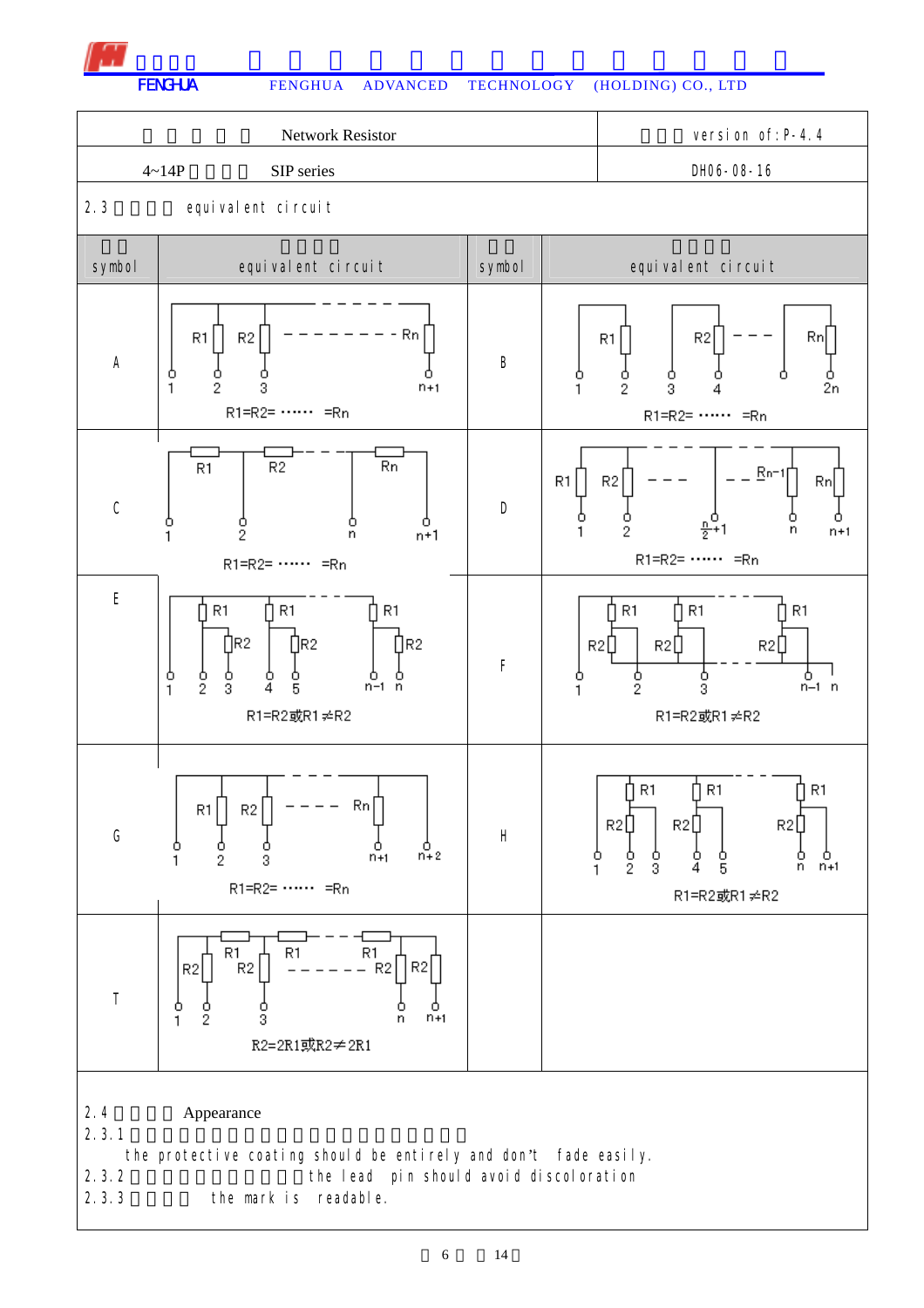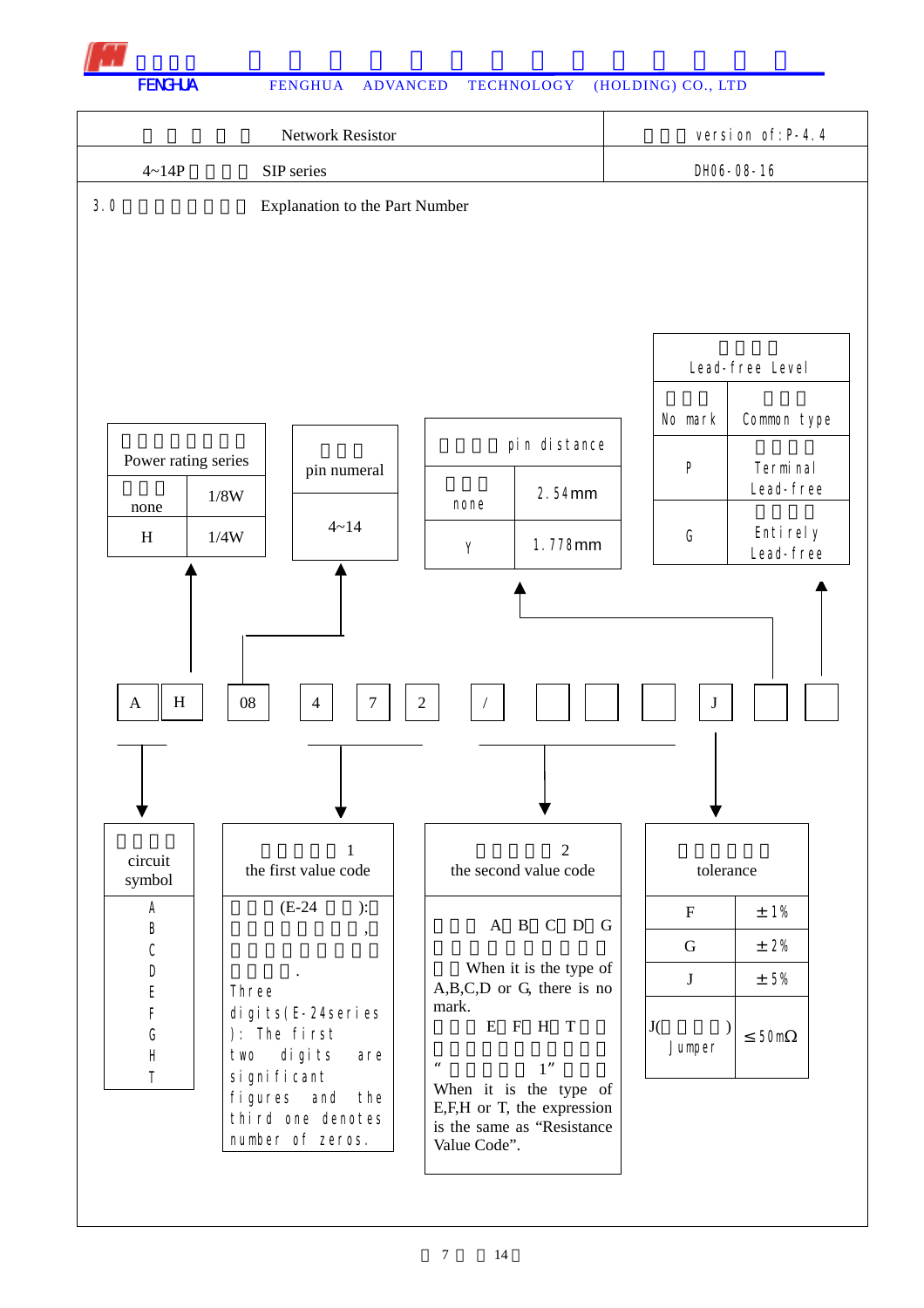

| Network Resistor                                                                                                                                       |                                                 |                                                                                                                                                 |                                                  |                   | version of: P-4.4 |  |
|--------------------------------------------------------------------------------------------------------------------------------------------------------|-------------------------------------------------|-------------------------------------------------------------------------------------------------------------------------------------------------|--------------------------------------------------|-------------------|-------------------|--|
| $4 - 14P$                                                                                                                                              | SIP series                                      |                                                                                                                                                 |                                                  |                   | DH06-08-16        |  |
| 3.1                                                                                                                                                    |                                                 |                                                                                                                                                 | the explanation for the resistance value marking |                   |                   |  |
| <b>IEC E-24</b>                                                                                                                                        | IEC E-24 Series Resistance Cross-reference List |                                                                                                                                                 |                                                  |                   |                   |  |
|                                                                                                                                                        |                                                 | $E - 24$                                                                                                                                        | (E-24 series)                                    |                   |                   |  |
|                                                                                                                                                        |                                                 | $\times$ 10 <sup>n</sup>                                                                                                                        |                                                  |                   |                   |  |
|                                                                                                                                                        | unit $1$<br>$\left($                            | 10<br>100                                                                                                                                       | 10K<br>1K                                        | 100K<br>$1M$ )    |                   |  |
|                                                                                                                                                        |                                                 |                                                                                                                                                 | (table one)                                      |                   |                   |  |
| 1.0<br>1.1<br>1.2                                                                                                                                      | 1.5<br>1.6<br>1.8                               | 2.2<br>2.4<br>2.7                                                                                                                               | 3.3<br>3.6<br>3.9                                | 4.7<br>5.1<br>5.6 | 6.8<br>7.5<br>8.2 |  |
| 1.3                                                                                                                                                    | 2.0                                             | 3.0                                                                                                                                             | 4.3                                              | 6.2               | 9.1               |  |
| for example<br>$C$ $D$ $G$<br>А<br>B<br>$\pmb{\mathit{u}}$<br>$\boldsymbol{\mathit{II}}$<br>A''<br>"472"<br>$^{\prime\prime}$ $\;$ J $^{\prime\prime}$ |                                                 | the first pin begin from the white dot<br>"A" to express the circuit type,<br>; "472" to express the value code<br>"J" to express the tolerance |                                                  | A472J             |                   |  |
| EFHT<br>"472"<br>R1                                                                                                                                    |                                                 |                                                                                                                                                 | the "472" to express the first value code        |                   | $H$ 472/102J      |  |
| " 102"<br>R <sub>2</sub>                                                                                                                               |                                                 |                                                                                                                                                 | the "102" to express the second value code       |                   |                   |  |
|                                                                                                                                                        | and other expression is the same as above       |                                                                                                                                                 |                                                  |                   |                   |  |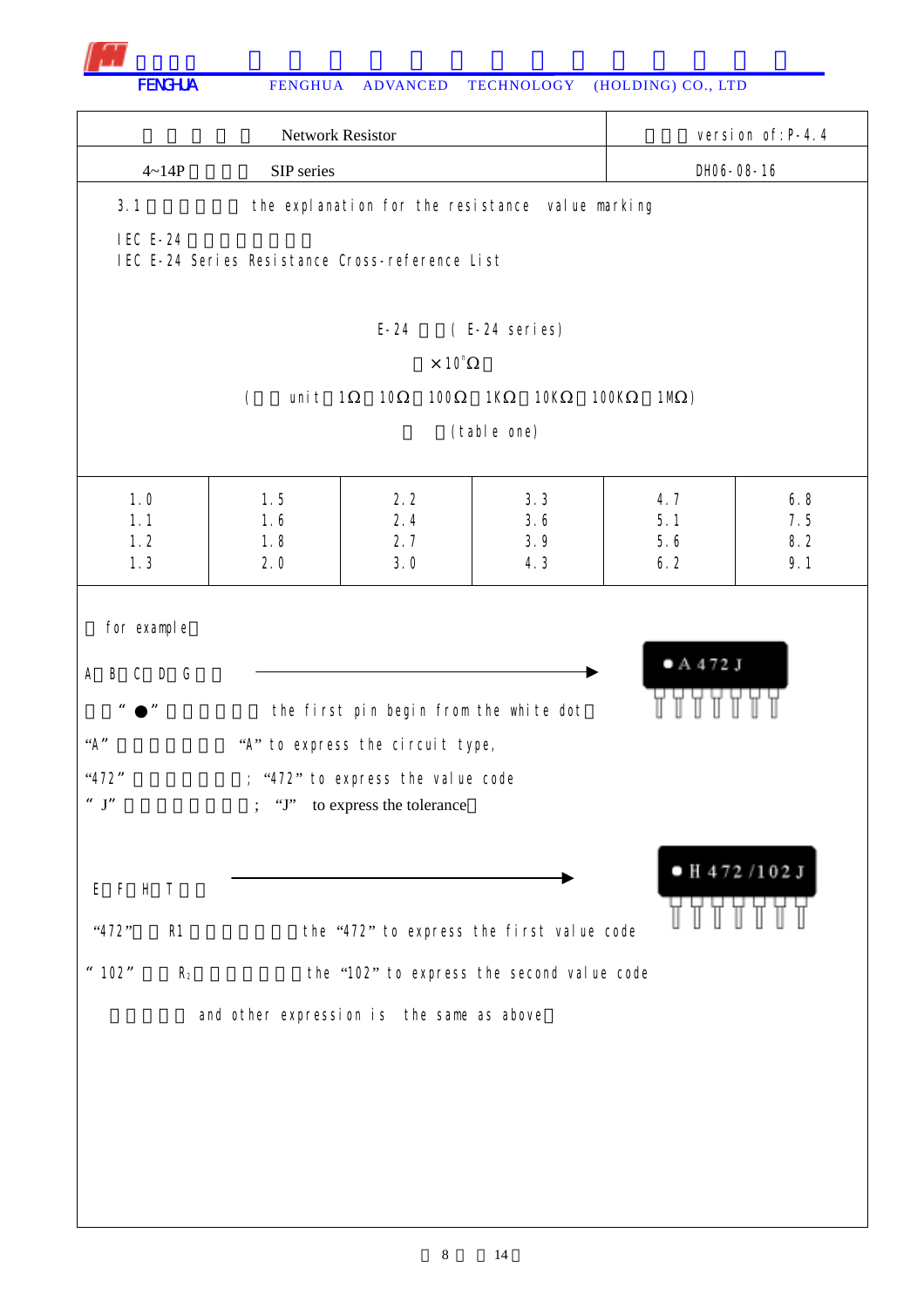| Network Resistor              |                           |                                                                                                                               |        |                          |                                  | version of: P-4.4 |
|-------------------------------|---------------------------|-------------------------------------------------------------------------------------------------------------------------------|--------|--------------------------|----------------------------------|-------------------|
| $4 - 14P$                     | SIP series                |                                                                                                                               |        |                          | DH06-08-16                       |                   |
| 4.0                           | Performance Specification |                                                                                                                               |        |                          |                                  |                   |
| I tem                         |                           |                                                                                                                               |        | specification            |                                  |                   |
|                               |                           | normal power                                                                                                                  |        |                          | special power                    |                   |
|                               |                           | 1/8W                                                                                                                          |        |                          | 1/4W                             |                   |
| Rated Power                   |                           | Remark: When used at ambient temperature over 70 , the load power<br>should be reduced as "Power Derating Curve" shown below. | 70     | $\boldsymbol{u}$         | $\boldsymbol{\mathit{H}}$        |                   |
|                               | Max. Voltage              | <b>200V</b>                                                                                                                   |        |                          |                                  |                   |
| Max. Overload Vol tage        |                           | 280V                                                                                                                          |        |                          |                                  |                   |
| rated current for chip jumper |                           | 2A                                                                                                                            |        |                          |                                  |                   |
| Tol erance                    |                           | $\pm$ 1% , $\pm$ 2% , $\pm$ 5%(                                                                                               |        |                          | Chip Jumper:<br>$50 \text{ m}$ ) |                   |
| Resistance Range              |                           | Resistance Range                                                                                                              |        |                          | Seri es                          |                   |
|                               |                           | $\mathbf 0$<br>Chip Jumper<br><b>10M</b><br>1.0                                                                               |        |                          | $E-24$                           |                   |
| Temperature Range of Use      |                           | $-55 - +125$                                                                                                                  |        |                          |                                  |                   |
| Rated Temperature             |                           |                                                                                                                               | $+70$  |                          |                                  |                   |
|                               | Power Derating Curve      |                                                                                                                               |        |                          |                                  |                   |
| $(\%)$                        |                           |                                                                                                                               |        | Temperature Range of Use |                                  |                   |
|                               |                           |                                                                                                                               |        | $-55$                    | $+125$                           |                   |
| Load)                         |                           |                                                                                                                               |        |                          |                                  |                   |
| 100                           |                           |                                                                                                                               | $70\,$ |                          |                                  |                   |
| (Rated                        |                           |                                                                                                                               |        |                          |                                  |                   |
| 75                            |                           |                                                                                                                               |        |                          |                                  |                   |
| 50                            |                           |                                                                                                                               |        |                          |                                  |                   |
| 25                            |                           |                                                                                                                               |        |                          |                                  |                   |
|                               |                           |                                                                                                                               |        |                          |                                  |                   |
| $-55 - 50$                    | $-25$                     | $\boldsymbol{0}$<br>25<br>$50\,$                                                                                              | 75     | 100                      | 125                              | 150               |
| Ambient Temperature           |                           |                                                                                                                               |        |                          |                                  |                   |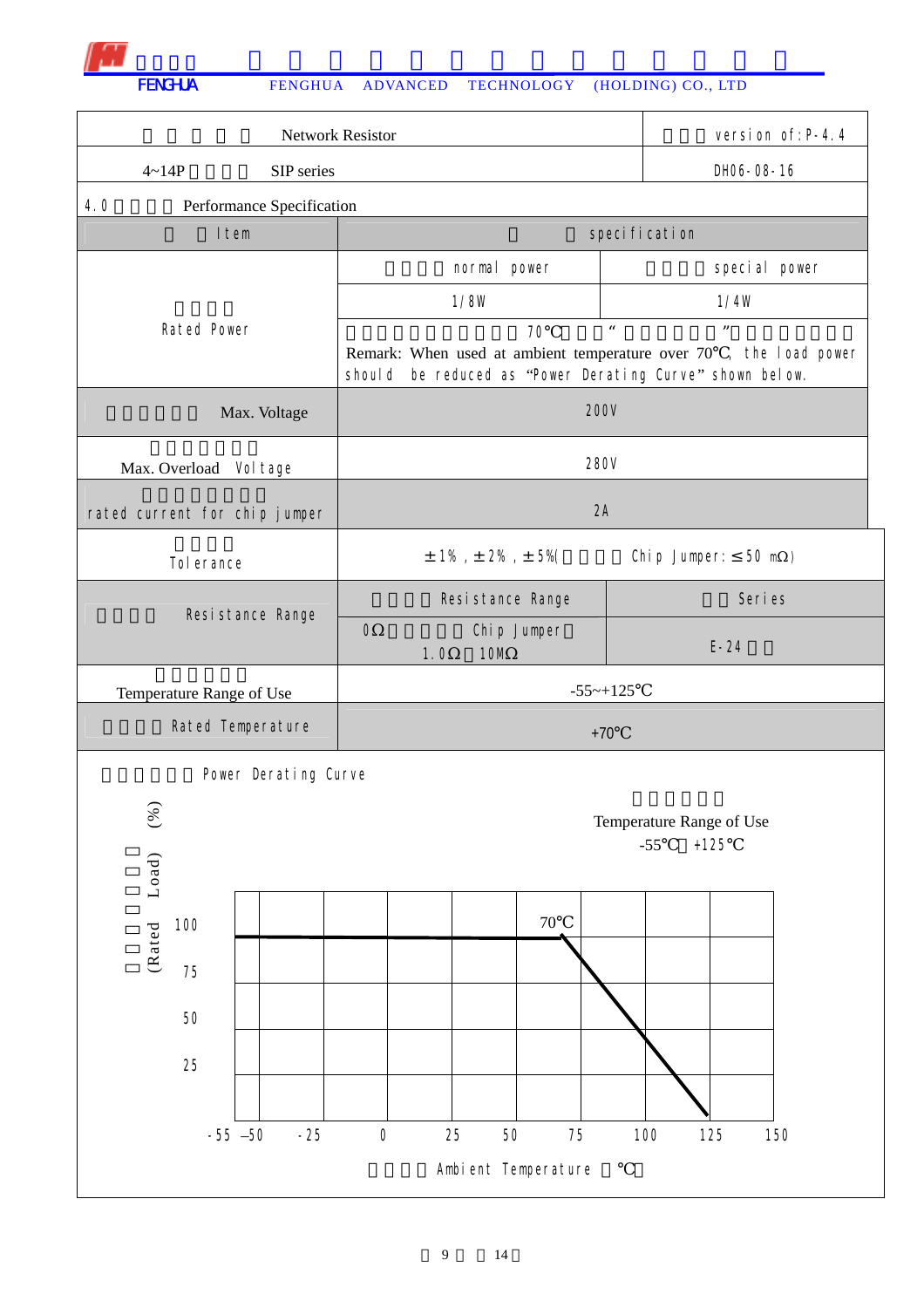|                                                                 | version of: P-4.4                                    |                                              |                                             |                                                                           |
|-----------------------------------------------------------------|------------------------------------------------------|----------------------------------------------|---------------------------------------------|---------------------------------------------------------------------------|
| $4 - 14P$                                                       | SIP series                                           |                                              |                                             | DH06-08-16                                                                |
| 5.0                                                             | <b>Reliability Data</b>                              |                                              |                                             |                                                                           |
|                                                                 |                                                      | specification                                |                                             |                                                                           |
| <i>i</i> tem                                                    | network<br>jumper<br>resi stor                       |                                              | test method<br>(JIS C 5202)                 |                                                                           |
|                                                                 |                                                      |                                              |                                             |                                                                           |
| Resistance<br>Temperature                                       | Resistance<br>R<10<br>1                              | $\mathsf{C}$<br>R code<br>T.<br>$± 250$ PPM/ |                                             | Measured Between                                                          |
| Coefficient                                                     | $<$ R<br>10M<br>1M                                   |                                              | $-55$                                       | $+125$                                                                    |
|                                                                 | $\mathsf{R}$<br>1M<br>10                             | $± 100$ PPM/                                 |                                             |                                                                           |
|                                                                 |                                                      | No visual damage                             | 2.5<br>$5^{\circ}$<br>$\big)$ ,<br>$\left($ | $\mathbf{r}$                                                              |
| Short Time<br>Overload                                          | $\mathsf{R}$<br>$\pm$<br>$(2.0%R+0.05)$<br>$\lambda$ | R 50 m                                       | apply 2.5 times<br>seconds.                 | rated voltage or the max.<br>overload voltage(choose the small one) for 5 |
| insulation<br>resistance to<br>protective<br>coating            | 100M<br>Mi n                                         |                                              |                                             | 500V DC<br>Apply 500V DC                                                  |
| protective<br>coating<br>insulation with<br>standing<br>Voltage | No arc, inflammation and damage                      |                                              | 500V                                        | $1$ min<br>DC<br>Apply 500V DC for 1min                                   |
| Sol derability                                                  |                                                      | 95%.<br>95% Cover Min                        | $240 \pm 5$                                 | $2 \pm 0.5$ S                                                             |
| Resistance to                                                   | No Mechanical Damage                                 |                                              |                                             | $270 \pm 5$ , $10 \pm 15$                                                 |
| Sol dering Heat                                                 | $R \pm$<br>$(1.0%R + 0.05)$<br>$\rightarrow$         | 50m<br>R                                     |                                             |                                                                           |
|                                                                 |                                                      | No Mechanical Damage                         |                                             | 10±1                                                                      |
| Resistance to<br>Sol vent                                       | ${\sf R}$<br>$\pm$<br>$(1.0%R+0.1)$<br>$\mathcal{C}$ | R<br>50m                                     |                                             | dip in solvent for $10 \pm 1$ hours.                                      |
| Resistance<br>to Inflammation                                   |                                                      | $V - 0$                                      |                                             | UL-94                                                                     |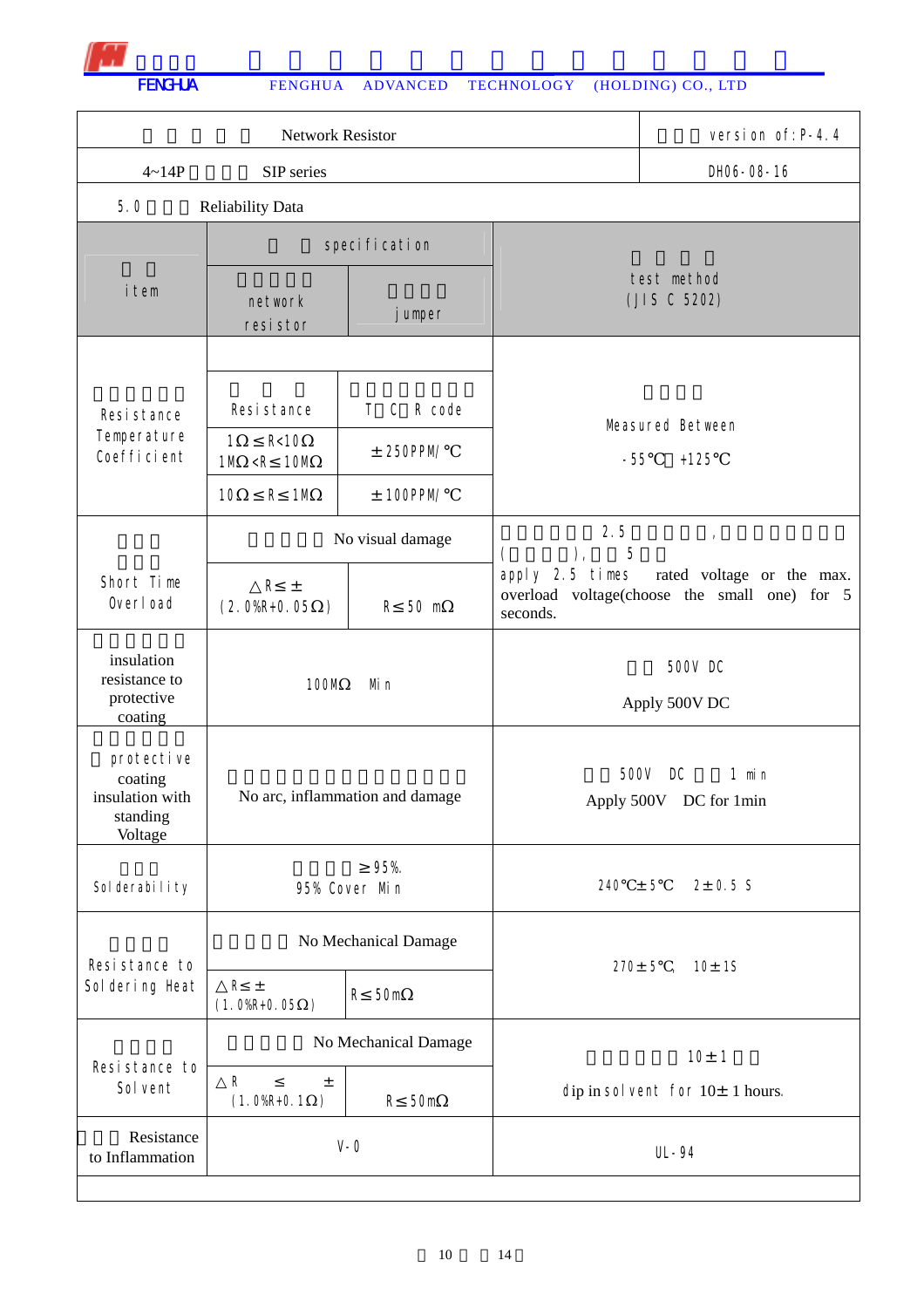|                                      | Network Resistor                                |                      | version of: P-4.4                                                                                                                                              |                                                                        |  |  |
|--------------------------------------|-------------------------------------------------|----------------------|----------------------------------------------------------------------------------------------------------------------------------------------------------------|------------------------------------------------------------------------|--|--|
| $4 - 14P$                            | SIP series                                      |                      |                                                                                                                                                                | DH06-08-16                                                             |  |  |
|                                      |                                                 |                      |                                                                                                                                                                |                                                                        |  |  |
|                                      |                                                 | specification        | test method                                                                                                                                                    |                                                                        |  |  |
| <i>i</i> tem<br>network resistor     |                                                 | umper                |                                                                                                                                                                | (JIS C 5202)                                                           |  |  |
|                                      |                                                 | No Mechanical Damage | 10HZ<br>55HZ<br>10HZ<br>X Y                                                                                                                                    | 1mi n<br>1.55mm<br>2<br>Z                                              |  |  |
| Vibration                            | R<br>$\pm$ (1.0%R+0.05)                         | 50m<br>$\mathsf{R}$  | 55HZ<br>10HZ<br>$\mathbf{1}$<br>10HZ<br>wi thi n<br>$min n$ .<br>swing: 1.55mm, and three directions for X Y<br>Z for 2 hours                                  |                                                                        |  |  |
|                                      |                                                 | No Mechanical Damage |                                                                                                                                                                | 10                                                                     |  |  |
| Strength<br>Pin                      | $\mathsf{R}$<br>$\pm$ (1.0%R+0.05)              | 50m<br>R             | mm/s<br>speed of<br>10 <sub>mm/s</sub>                                                                                                                         | 500<br>Pulling with<br>and the force should be 500g                    |  |  |
|                                      |                                                 |                      | 0.5kg                                                                                                                                                          |                                                                        |  |  |
| Bending<br>Strength                  | No Mechanical Damage                            |                      | $90^\circ$<br><b>5S</b><br>Force with<br>0.5kg on the lead pin, between the resistor and the<br>lead pin is 90 degree for 5S as one cycle<br>total<br>2 cycles |                                                                        |  |  |
|                                      |                                                 | No Mechanical Damage | $-55 \pm 3$<br>30min                                                                                                                                           | $25 \pm 3$ 15 min<br>125<br>$\pm$ 3                                    |  |  |
| Temperature<br>Cycling               | $R_{\pm}$<br>$(1.0%R+0.05)$<br>$\big)$          | R<br>50m             | 30min<br>$\mathbf{1}$<br>$-55$<br>± 3<br>(30min)as one cycle, tota5 cycles                                                                                     | $\mathbf{r}$<br>$(30\text{min})$ $25\pm 3$ $(15\text{min})$ 125<br>± 3 |  |  |
|                                      |                                                 | No Mechanical Damage |                                                                                                                                                                | $40 \pm 2$ ,<br>90 95%                                                 |  |  |
| Humidity<br>(steady state)           | ${\sf R}$<br>$\pm$ (3.0%R+0.1)<br>$\rightarrow$ | 100m<br>R            | 1000<br>exposed at 40<br>± 2<br>hours                                                                                                                          | and 90~95%RH for 1000                                                  |  |  |
|                                      |                                                 | No Mechanical Damage | $70 \pm 2$<br>1000 h                                                                                                                                           | 1.5<br>0.5                                                             |  |  |
| 70<br>Load life at70                 | $\mathsf R$<br>100m<br>R<br>$\pm$ (3.0%R+0.1)   |                      | exposed at 70 $\pm$ 2, apply rated voltage with 1.5h<br>"ON", 0.5h "OFF:, duration: 1000hours                                                                  |                                                                        |  |  |
|                                      |                                                 | No Mechanical Damage |                                                                                                                                                                |                                                                        |  |  |
| Endurance at<br>Upper<br>Temperature | $\mathsf R$<br>$\pm$ (3.0%R+0.1)<br>$\big)$     | 100m<br>R            | 125<br>Exposed at 125                                                                                                                                          | 1000<br>± 2<br>for 1000h<br>± 2                                        |  |  |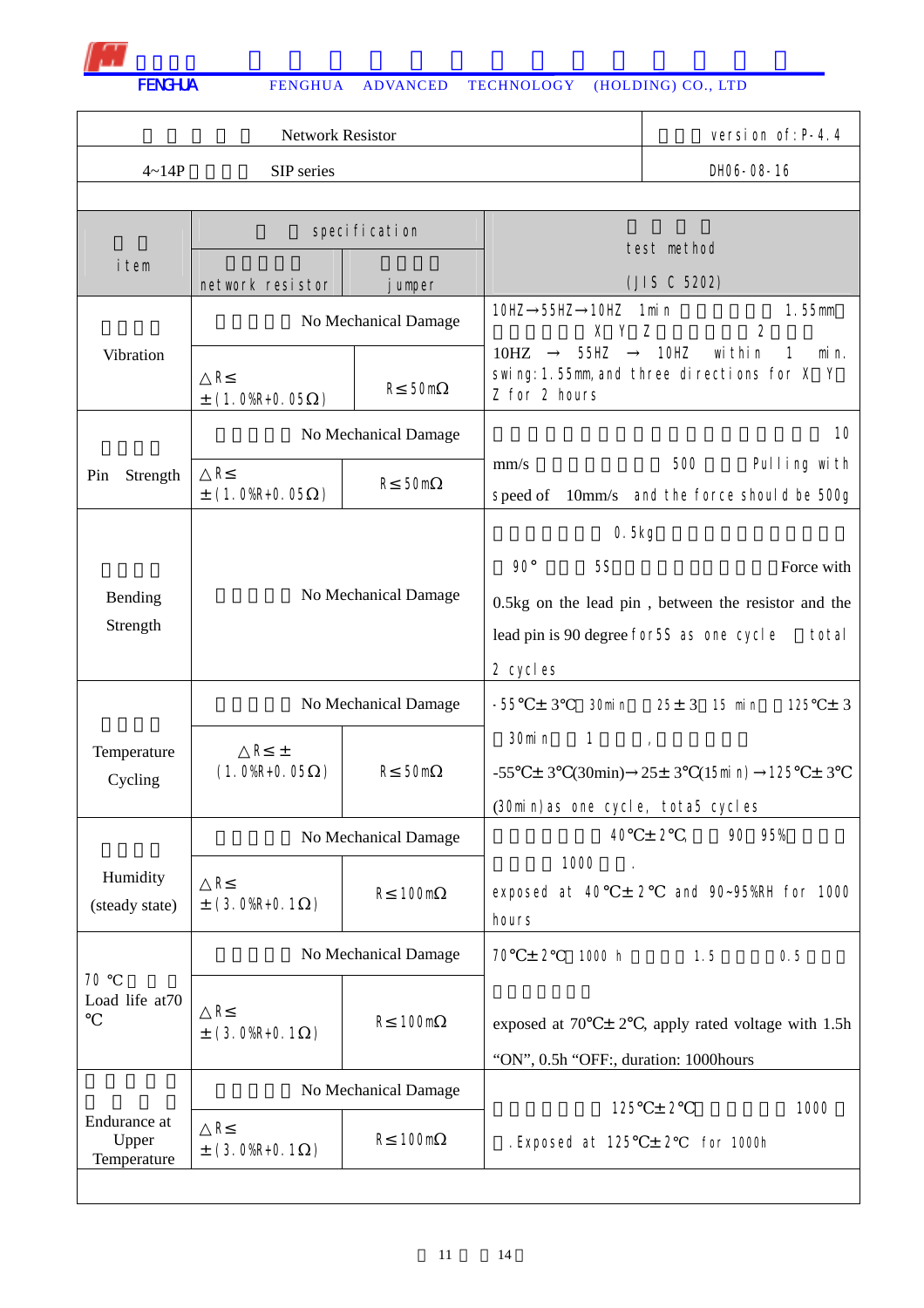

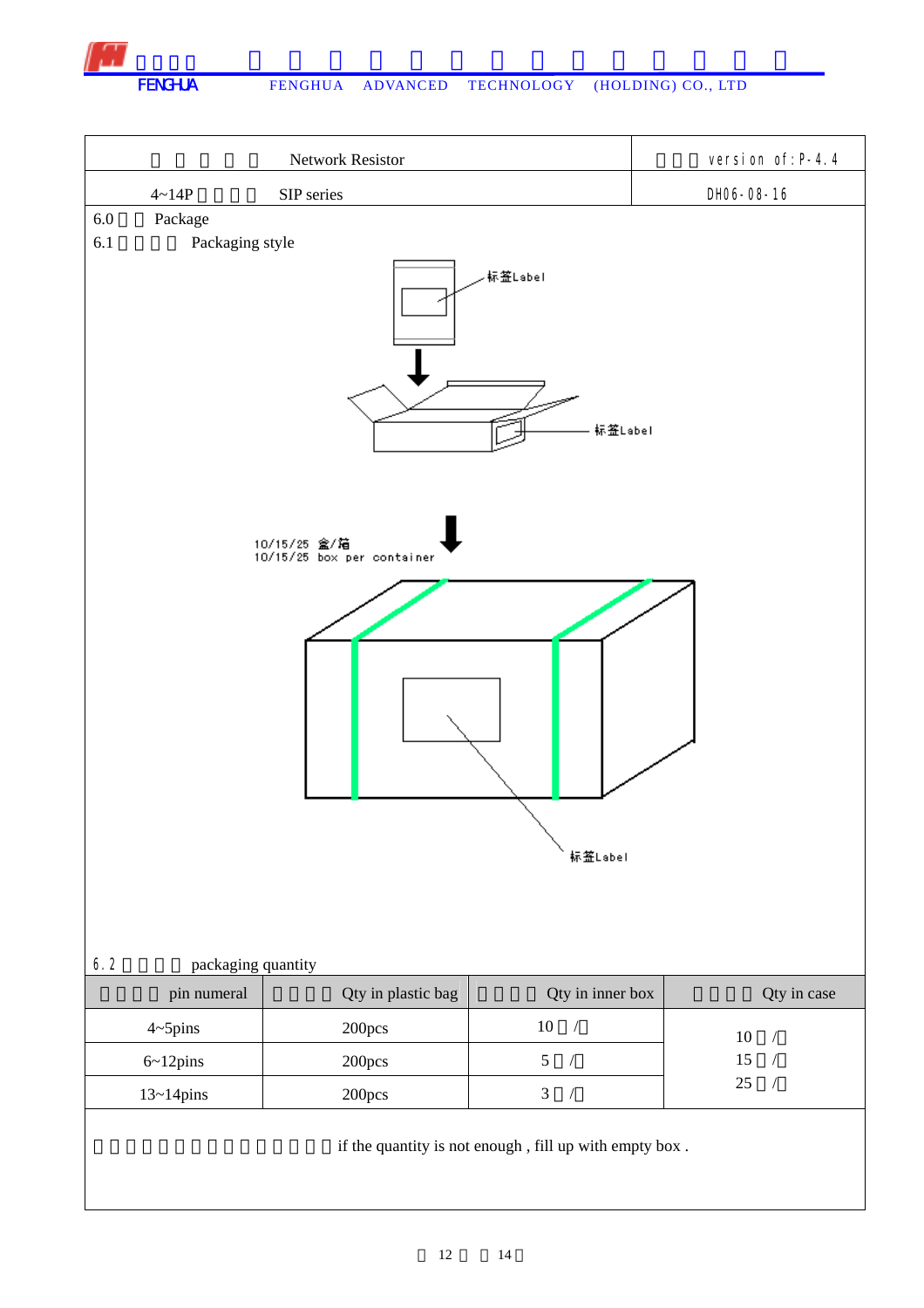|     |                | <b>Network Resistor</b>  |       |       |                      |    | version of: P-4.4                                                              |
|-----|----------------|--------------------------|-------|-------|----------------------|----|--------------------------------------------------------------------------------|
|     | $4 - 14P$      | SIP series               |       |       |                      |    | DH06-08-16                                                                     |
|     |                |                          |       |       |                      |    |                                                                                |
| 6.3 | I abel         |                          |       |       |                      |    |                                                                                |
|     |                | label on the plastic bag |       |       |                      |    |                                                                                |
|     | 1.             | fenghua Part No          | (2.   |       | customer part No. 3. |    | customer P/0)                                                                  |
|     | 4.             | quantity                 | 5.    |       | resistance           | 6. | rated power                                                                    |
|     | 7 <sub>1</sub> | delivery date            | 8.    |       | Lot No.              | 9. | tol erance                                                                     |
|     | 10.0C          | QC marking               | 11 GP |       | GP marking           |    |                                                                                |
|     |                | label on inner box       |       |       |                      |    |                                                                                |
|     | 1.             | fenghua Part No          | (2.   |       | customer part No. 3. |    | customer P/0)                                                                  |
|     | 4.             | quantity                 | 5.    |       | resistance           | 6. | rated power                                                                    |
|     | 7 <sub>1</sub> | delivery date            | 8.    |       | Lot No.              | 9. | tol erance                                                                     |
|     | 10.0C          | OC<br>marking            | 11    | GP    | GP marking           |    |                                                                                |
|     |                | label on outer packaging | box   |       |                      |    |                                                                                |
|     | 1.             | customer name            |       | 2.    | contract No.         | 3. | product name                                                                   |
|     | 4.             | fenghua part NO.         |       | 5.    | quantity             | 6. | case No.                                                                       |
|     | 7.             | maker name               |       | 8. QC | QC marking           |    | 10 GP<br>GP marking                                                            |
|     |                |                          |       |       |                      |    | . Re mark : the content with bracket could be designed according to customers' |

requirement.

## " GP"

Identification method for labels: there would be GP markings on both of the inner and outer packaging labels as an identification for the lead-free the pin product.

|                                 | A09-103J                                               |                                                                                        |                                | A09-103JP<br>000100020003                        |                          | GP                                        |  |
|---------------------------------|--------------------------------------------------------|----------------------------------------------------------------------------------------|--------------------------------|--------------------------------------------------|--------------------------|-------------------------------------------|--|
| P/0<br>QTY<br>R<br>WATT<br>DATE | 000100020003<br>1000pcs<br>10K Q<br>/8V<br><b>BL15</b> | DBIM023<br>LOT<br>TOL.<br>5%<br>TCR<br>100PPM<br>QC                                    | <b>UTY</b><br>R<br>WAT<br>DATE | 1000pcs<br>OK <sub>2</sub><br>/8%<br><b>BL15</b> | LOT<br>TOL.<br>TCR<br>QC | DBIM023<br>$+5%$<br><b><i>INTERNA</i></b> |  |
|                                 |                                                        | Freedom Adventure Technology (Holding) Cu., 214<br>all states contains and a statement |                                |                                                  |                          | stoldings (Wardshing) Uni. 1.1d           |  |

(label for Sn/Pb the pin ) (label for Sn the pin)